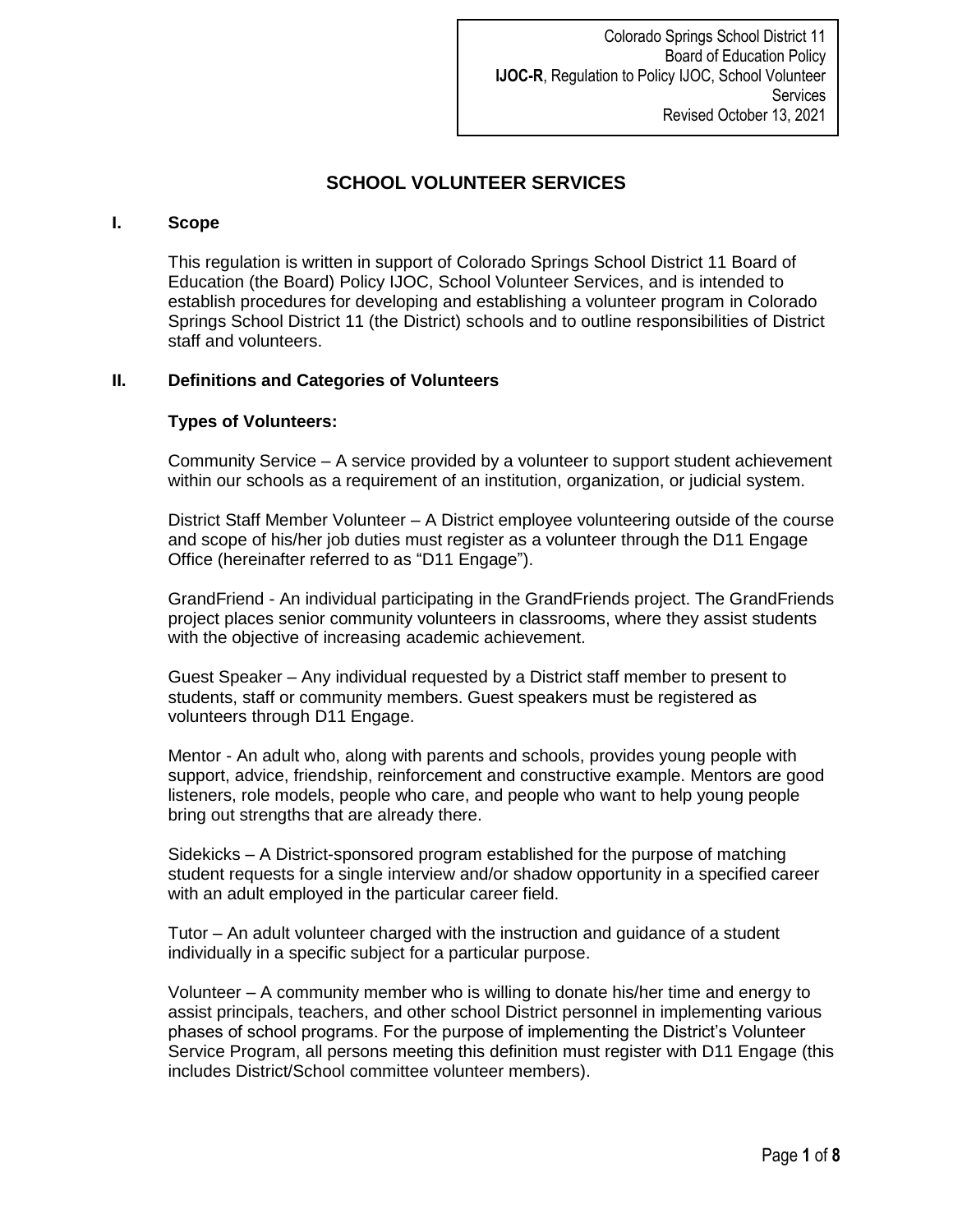Work Study Program - A program established to give non-District 11 high school or college students work experience.

# **Registration and Types of Background Checks:**

Registration – Individuals seeking to volunteer for the District shall register with D11 Engage. Individuals may not volunteer for the District until they have met all of the requirements outlined in section IV of this regulation.

Extensive Background Check – A background check that requires fingerprints to be taken in addition to the name and date of birth of an individual. This type of background check accesses the Colorado Bureau of Investigation/Federal Bureau of Investigation (CBI/FBI) criminal records, as well as civil and driving records. Extensive background checks shall be run every 5 years for individuals volunteering with District 11.

Preliminary Background Check – A background check that is conducted based on the name and date of birth of an individual. This type of background check accesses the criminal database, civil records, driving records and the sex offender registry. Preliminary background checks shall be run every 5 years for individuals volunteering with District 11.

Random Background Check – A background check that is conducted randomly, based on a list of names generated by District software. Random background checks are conducted based on the name and date of birth of an individual, and check the same records as those in a preliminary background check.

## **III. Operating Assumptions**

- A. Volunteers in our schools support student achievement in a variety of ways. All volunteers will receive orientation, training, and supervision from school personnel to ensure effective use of their services.
	- 1. Subject to Principal approval, volunteers may assist in the following areas:
		- a. Instructional Service Areas, including, but not limited to, classroom aide, tutor, mentor or guest speaker in reading, math, art, science, social studies, music, drama, foreign language, technology, and other curriculum-related activities;
		- b. Support Service Areas, including, but not limited to, cafeteria, health, clerical, attendance, room parent/chaperone, advisory committee, booster club, or newsletter; and
		- c. Any other area the Principal deems appropriate.
	- 2. Volunteers may be recruited from many different populations, including, but not limited to, parents, business people, community members, retired seniors, high schools, colleges, and universities.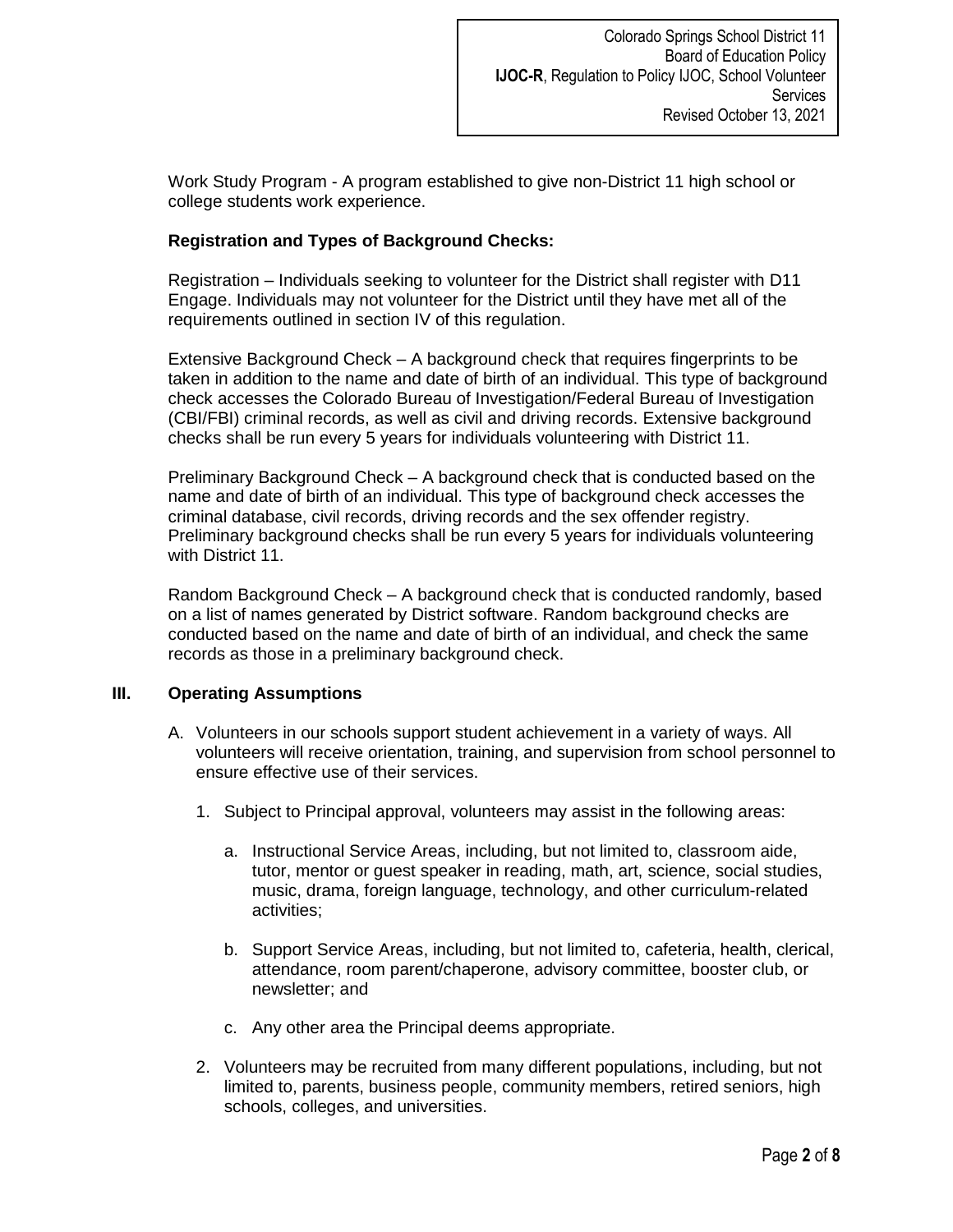- 3. Individuals who serve as volunteers under this policy may be covered under the District's general liability and errors and omissions insurance policy in accordance with the terms of such policies. All claims made by volunteers will be handled in accordance with Board Policy EI, Insurance Program/Risk Management.
- 4. Volunteers shall not be permitted to work with confidential student or staff records or information.
- 5. Volunteers may not distribute to, use with, discuss with, or read to students materials that have not been previously approved by the Principal.
- B. The Supervisor of D11 Engage shall design and implement a comprehensive volunteer program working extensively with school staff and the public.
- C. Community service volunteers must be screened and placed by the Supervisor of D11 Engage.

### **IV. Procedures**

A. Volunteers will be advised that once they register as volunteers, a preliminary background check will be conducted. A volunteer will be advised that he/she may be subject to random background checks. The results of the background check, to the extent possible, will be kept confidential and submitted to the Supervisor of D11 Engage by the Security Department.

Volunteers may not be alone with children other than their own children, unless they have passed an extensive background check. An extensive background check will be performed by the District's Security Department and paid for by the school or individual volunteer when:

- 1. A principal requests an extensive background check;
- 2. A volunteer is expected to accompany one or more students on an overnight field trip. (See Policy IJOA);
- 3. The District has reason to believe the volunteer has been arrested, charged with or convicted of a criminal offense; or
- 4. The District otherwise determines that an extensive background check is appropriate.
- B. Except as provided below, a person is prohibited from serving as a volunteer if;
	- 1. The person faces unresolved charges or has been convicted of or pled guilty or nolo contendre to, or faces unresolved charges or has been convicted of or pled guilty or nolo contendre to attempt, solicitation or conspiracy to commit, one of the following offenses: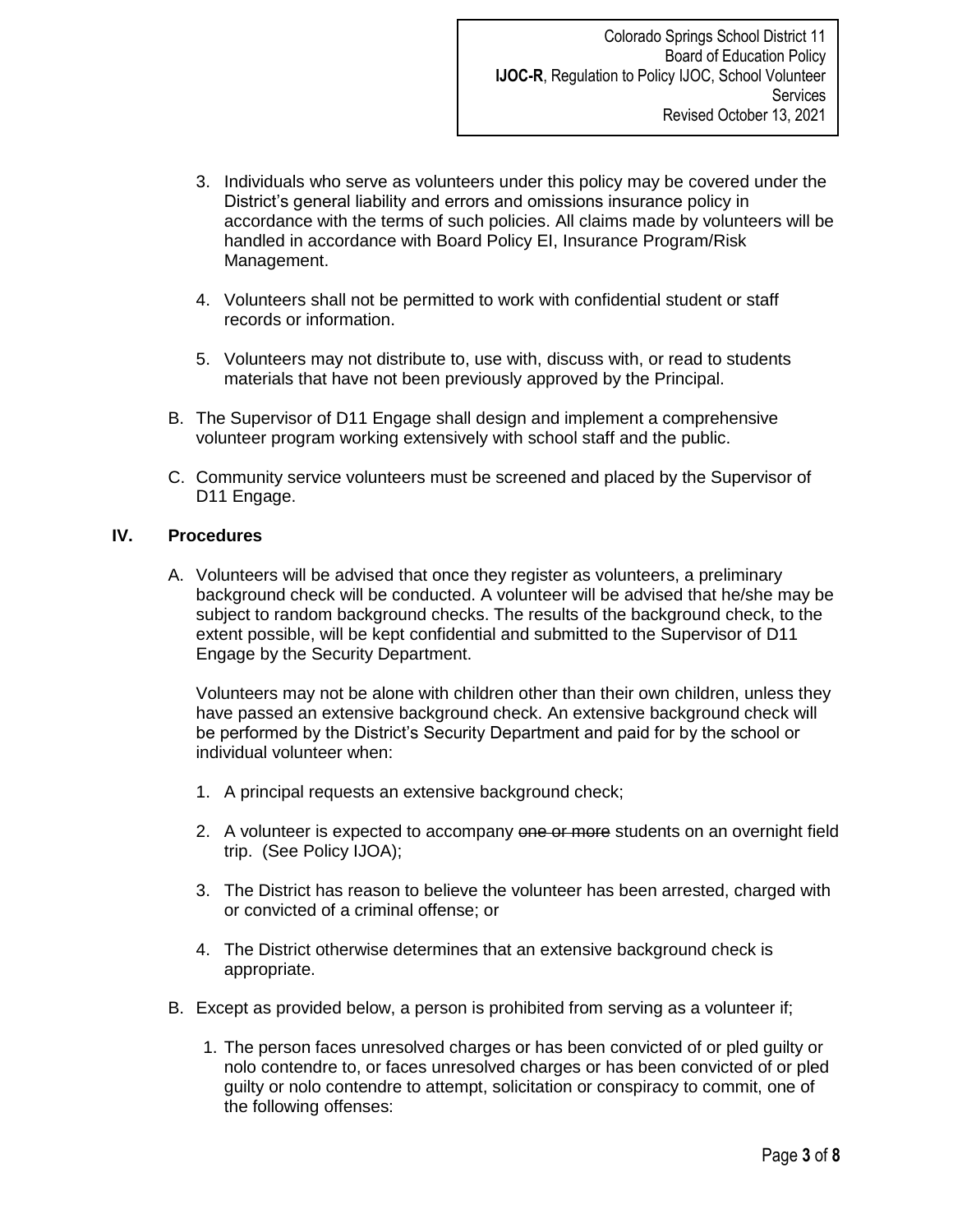- a. Felony child abuse (as defined in C.R.S. § § 18-6-401);
- b. A crime of violence (as defined in C.R.S. § 18-1.3-406);
- c. A felony involving unlawful sexual behavior (as defined by C.R.S. § 16-22-102(9)).
- d. Except as provided below, a felony, the underlying factual basis of which has been found by the court on the record to include an act of domestic violence (as defined in section C.R.S. § 18-6-800.3);
- e. Except as provided below, a felony drug offense described in part 4 of article 18 of title 18, C.R.S. § committed on or after August 25, 2012; or
- f. Felony indecent exposure (as described in C.R.S. § 18-7-302); or
- g. An offense in any other state, the United States or any territory subject to the jurisdiction of the United States, which, if committed in this state, would constitute an offense described in section IV.B.1(a)-(f) above.
- 2. The individual volunteering or seeking to volunteer fails to submit fingerprints on a timely basis following receipt of a request by the District.
- 3. Disqualification pursuant to IV.B.1.d. and IV. B.1.e. shall be for a period of five years following the date upon which the offense was committed and for an offense described in IV.B.1.d., the individual shall have successfully completed any domestic violence treatment required by the court. The five-year disqualification period may be extended, shortened or eliminated, subject to the criteria set forth in IV.B.4. below.
- 4. Individuals convicted of other criminal offenses may be disqualified by the District from serving as volunteers on a case-by-case basis after assessing the individual's current safety risk, including such factors as:
	- a. The seriousness and nature of the offense;
	- b. The time elapsed since the date the offense was committed;
	- c. The nature of the volunteer position held or sought by the individual; and
	- d. Other relevant information.

The decision of the District shall be final.

C. The Supervisor of D11 Engage will have the final authority to accept or reject any volunteer in the District at any time for any reason permitted by law*.*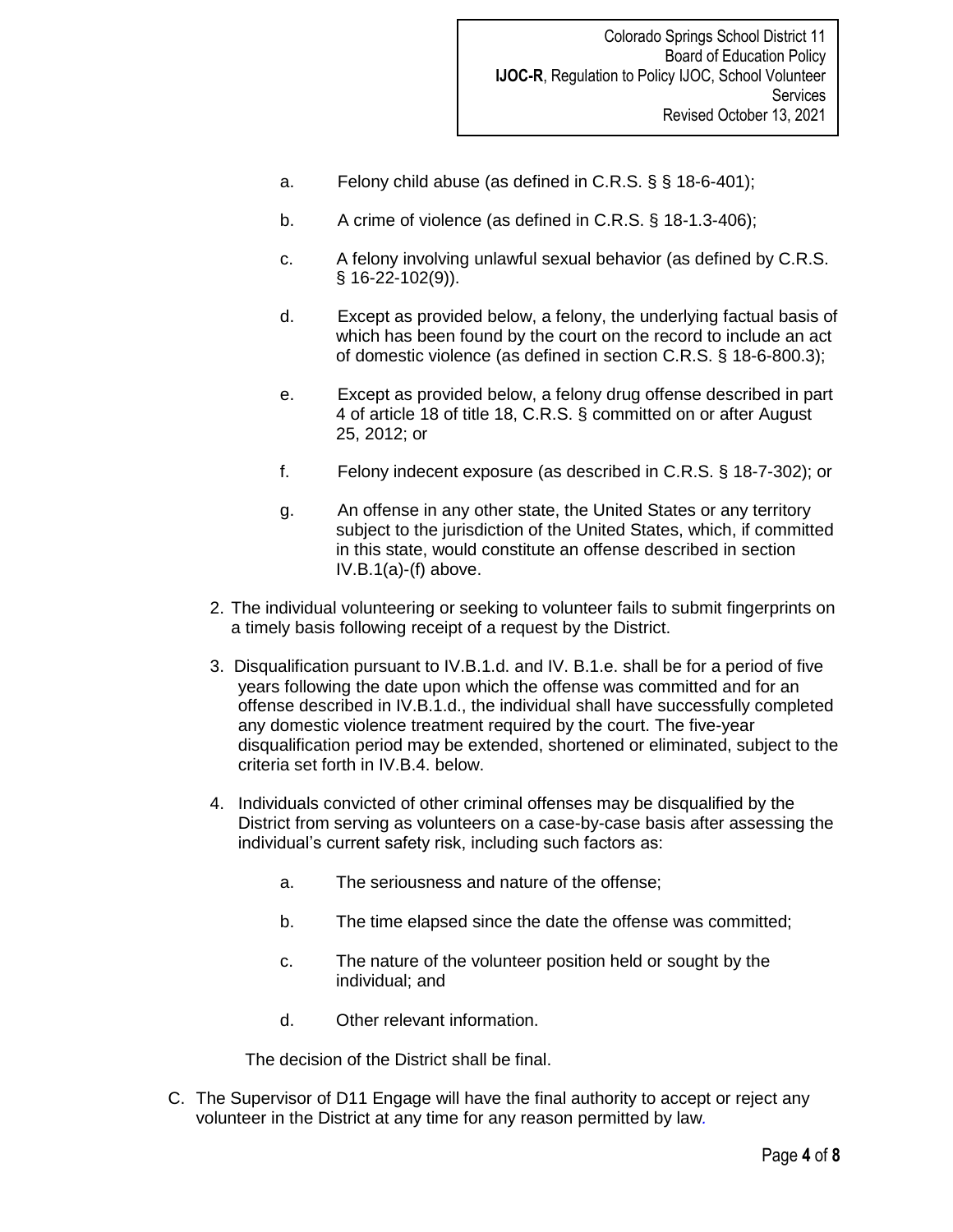- D. Sequential Steps in Developing and Establishing a Volunteer Program.
	- 1. The Principal designates an individual to serve as the volunteer coordinator for his/her school. The volunteer coordinator works collaboratively with the Supervisor for D11 Engage.
	- 2. Staff at the school complete and submit to the Principal and the volunteer coordinator identified areas of need and aid in matching requests for volunteers to the volunteers' skills. School staff, in collaboration with the Principal, identify the needs that volunteers can fulfill.
	- 3. The volunteer coordinator will attend training provided through D11 Engage.
	- 4. The Principal, the volunteer coordinator and teachers are responsible for recruiting volunteers. Upon request, D11 Engage may assist with recruitment.
	- 5. The volunteer coordinator will review the volunteer packet that includes clear direction on the services required with the volunteer and ensure that the required paperwork has been completed and distributed.

## **V. Responsibilities**

- A. The D11 Engage Supervisor is responsible for:
	- 1. Developing guidelines for school staff to determine the need for volunteer services;
	- 2. Suggesting methods and assisting schools in recruiting, screening, and placing volunteers;
	- 3. Establishing and conducting training in volunteer program development for the volunteer coordinator;
	- 4. Providing standards, guidelines, and other volunteer program materials for the volunteer coordinator;
	- 5. Serving as a consultant to schools initiating or expanding their volunteer Programs;
	- 6. Working with each Principal to identify contact persons in the school and Community;
	- 7. Collecting data, preparing of reports, and developing the continuous improvement plan for the volunteers program; and
	- 8. Formulating and recommending methods by which school volunteer programs and volunteers are given recognition.
	- 9. Notifying the Superintendent when this regulation and/or policy are not followed.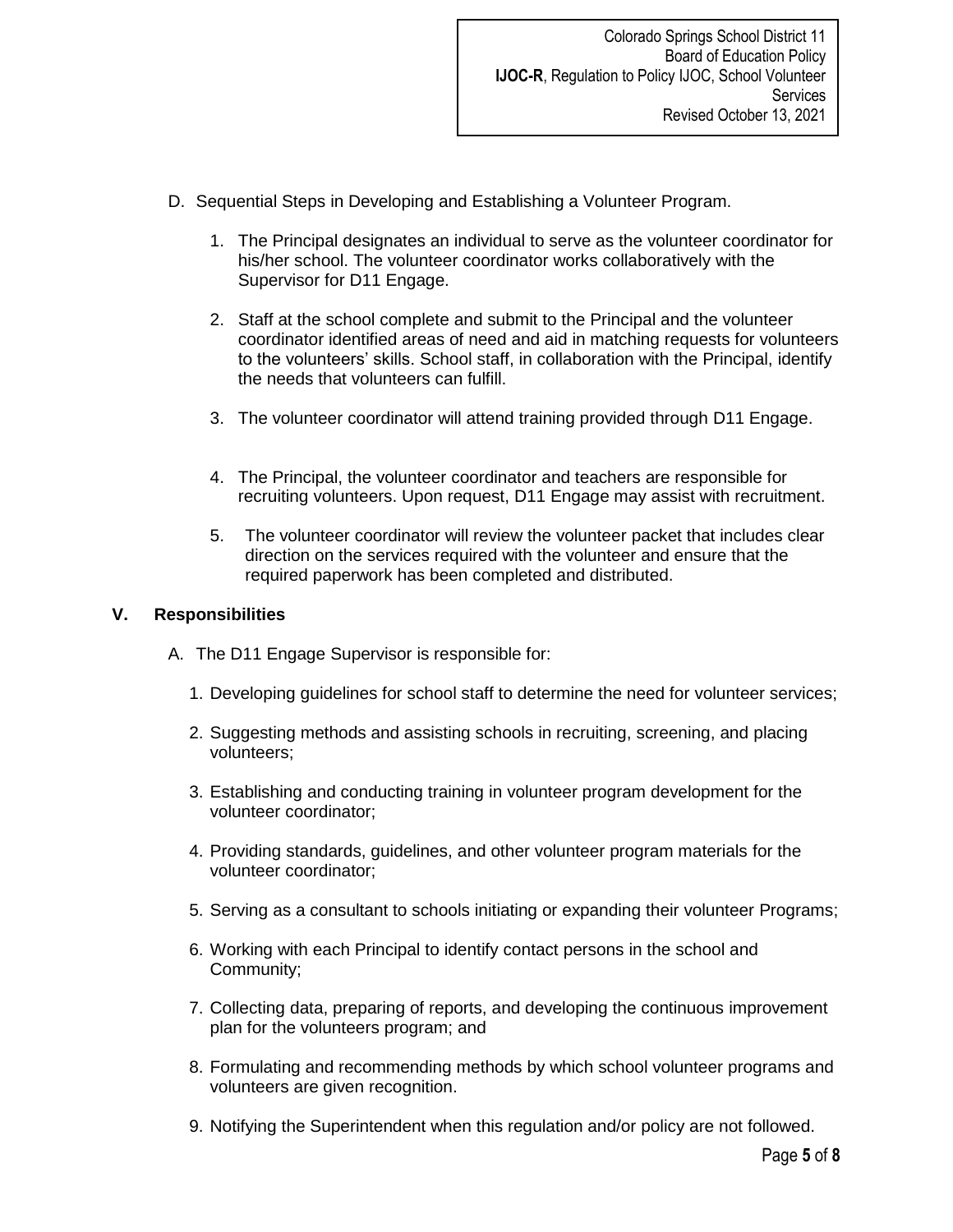- B. The Principal is responsible for:
	- 1. Conducting a staff orientation meeting to familiarize staff with the volunteer program;
	- 2. Assuring that each volunteer completes and submits to D11 Engage a *Volunteer Registration Form;*
	- 3. Maintaining a record of the attendance of each volunteer using the District's approved tracking system;
	- 4. Supervising the scheduling of the volunteer, determining the role of the volunteer, and assuring that the volunteer has no access to confidential student or personnel information;
	- 5. Assuring that the volunteer is not assigned the responsibility for disciplining students, but assists the teacher in maintaining proper behavior of students, and reports behavior problems to the teacher for appropriate action;
	- 6. Assuring that the volunteer is provided an orientation and training during the school year in cooperation with the volunteer coordinator;
	- 7. Reporting any accident, incident, or injury involving a volunteer in accordance with Policy EI, Insurance and Self-Insurance Program/Risk Management;
	- 8. Assuring that the volunteer is not assigned the responsibility of supervising a classroom;
	- 9. Determining the need for volunteer services and submitting it to the volunteer coordinator when help from D11 Engage is needed;
	- 10. Providing recognition of and appreciation for volunteers.
	- 11. Following the District's Management Directives.
	- 12. Ensuring this regulation IJOC-R is followed in its entirety.
- C. The Teacher is responsible for:
	- 1. Collaborating with the Principal and the volunteer coordinator in planning for volunteers;
	- 2. Determining the need for volunteers;
	- 3. Preparing work and materials for volunteer assignments and supervising the work of volunteer(s) placed with the teacher;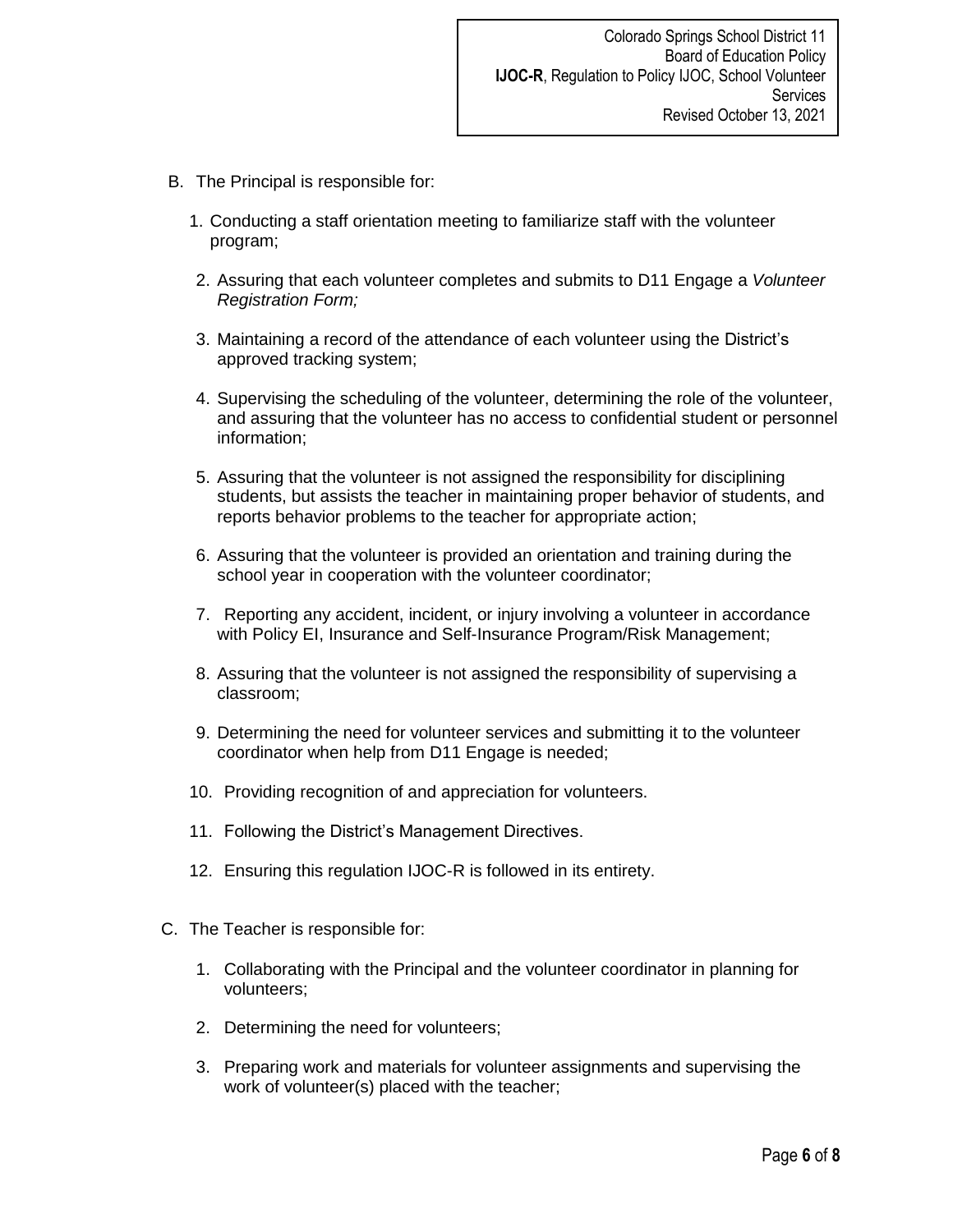- 4. Discussing with the volunteer student discipline procedures, special problems related to their work, class routines and procedures, specific duties that will be expected, and the materials and/or equipment that will be used;
- 5. Informing the volunteer of any changes in the program schedule; and
- 6. Assisting with the recognition of volunteers.
- 7. Assuring that volunteers are supervised by employees.
- D. The volunteer coordinator is responsible for:
	- 1. Serving as a liaison between the school and D11 Engage;
	- 2. Attending volunteer coordinator training provided by D11 Engage;
	- 3. Assisting with the orientation of staff to the volunteer program;
	- 4. Assisting with recruitment of volunteers;
	- 5. Assisting with training and orientation of volunteers;
	- 6. Replacing, with the approval of the Principal, and rescheduling of volunteers as needed;
	- 7. Maintaining school records for D11 Engage; and.
	- 8. Assisting with the recognition of volunteers.
- E. The volunteer is responsible for:
	- 1. Self-reporting arrests, charges, convictions, pleas of not guilty or nolo contendre, for any felony, misdemeanor, or alcohol/drug related traffic offense.
	- 2. Completing the D11 Engage Volunteer Registration form*;*
	- 3. Signing in and obtaining and wearing a nametag when reporting to an assignment and signing out when leaving an assignment;
	- 4. Notifying the volunteer coordinator or the teacher when an illness or other circumstances prevent the volunteer from reporting to the school;
	- 5. Respecting the confidentiality of student information and other school matters;
	- 6. Reporting suspected incidents of child abuse to the supervising teacher, a school administrator, law enforcement, or the Department of Human Services;
	- 7. Carrying out only those duties assigned;